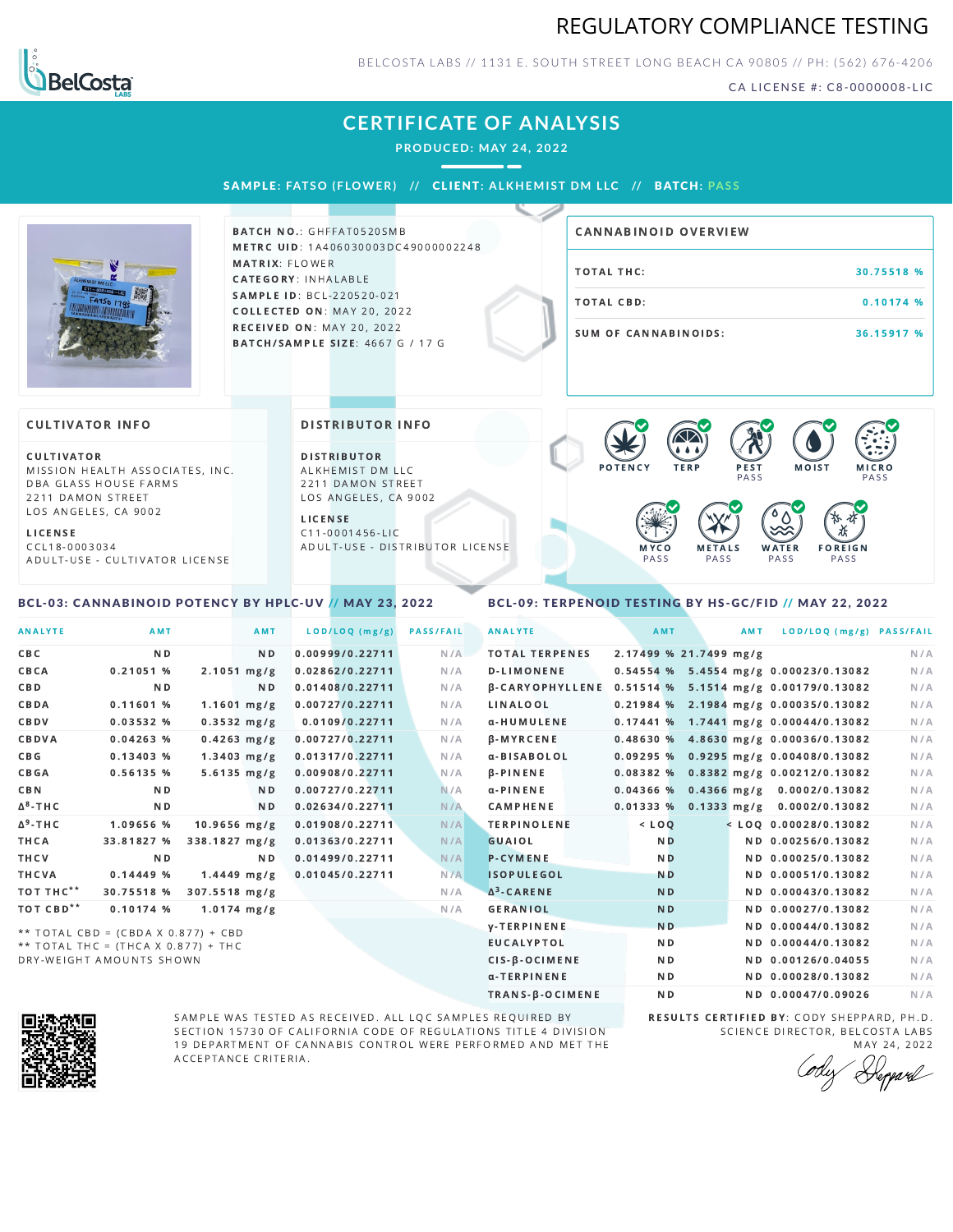# REGULATORY COMPLIANCE TESTING

#### <span id="page-1-0"></span>BCL-13: PESTICIDE TESTING BY GC/MS // MAY 22, 2022

| <b>ANALYTE</b>         | <b>LIMIT</b>  | AMT (µg/g)     | LOD/LOQ (µg/g)  | <b>PASS/FAIL</b> |
|------------------------|---------------|----------------|-----------------|------------------|
| <b>CAPTAN</b>          | $0.7 \mu g/g$ | ND.            | 0.03097/0.0938  | PASS             |
| CHLORDANE              | Any amt       | ND.            |                 | <b>PASS</b>      |
| <b>CHLORDANE CIS</b>   |               | ND.            | 0.01095/0.03321 | N/A              |
| <b>CHLORDANE TRANS</b> |               | N <sub>D</sub> | 0.01048/0.03168 | N/A              |
| <b>CHLORFENAPYR</b>    | Any amt       | ND.            | 0.02361/0.07148 | <b>PASS</b>      |

| <b>ANALYTE</b>                      | LIMIT         | $AMT(\mu g/g)$ | LOD/LOQ (µg/g)  | <b>PASS/FAIL</b> |
|-------------------------------------|---------------|----------------|-----------------|------------------|
| <b>CHLORPYRIFOS</b>                 | Any amt       | N D            | 0.01101/0.03344 | <b>PASS</b>      |
| <b>DICHLORVOS</b>                   | Any amt       | ND.            | 0.0116/0.03515  | PASS             |
| <b>METHYL PARATHION</b>             | Any amt       | ND.            | 0.01331/0.04033 | <b>PASS</b>      |
| PENTACHLORONI-<br><b>TROBENZENE</b> | $0.1 \mu g/g$ | ND.            | 0.01384/0.04198 | <b>PASS</b>      |
|                                     |               |                |                 |                  |

## BCL-05: RESIDUAL PESTICIDE ANALYSIS BY LC-MS/MS ESI // MAY 22, 2022

| <b>ANALYTE</b>         |               | LIMIT $AMT(\mu g/g)$ | LOD/LOQ (µg/g) | <b>PASS/FAIL</b> | <b>ANALYTE</b>                | LIMIT AMT (µg/g) |     | LOD/LOQ (µg/g) PASS/FAIL |      |
|------------------------|---------------|----------------------|----------------|------------------|-------------------------------|------------------|-----|--------------------------|------|
| <b>ABAMECTIN</b>       | $0.1 \mu g/g$ | N D                  | 0.01153/0.04   | PASS             | METALAXYL                     | $2 \mu g/g$      | N D | 0.00503/0.02             | PASS |
| <b>ACEPHATE</b>        | $0.1 \mu g/g$ | N D                  | 0.00368/0.02   | <b>PASS</b>      | <b>METHIOCARB</b>             | Any amt          | N D | 0.00503/0.02             | PASS |
| ACEQUINOCYL            | $0.1 \mu g/g$ | N D                  | 0.00417/0.02   | PASS             | METHOMYL                      | $1 \mu g/g$      | N D | 0.00494/0.02             | PASS |
| <b>ACETAMIPRID</b>     | $0.1 \mu g/g$ | N D                  | 0.00464/0.02   | PASS             | <b>MEVINPHOS</b>              | Any amt          | N D |                          | PASS |
| ALDICARB               | Any amt       | N D                  | 0.01109/0.04   | PASS             | <b>MEVINPHOSI</b>             |                  | N D | 0.00163/0.0084           | N/A  |
| <b>AZOXYSTROBIN</b>    | $0.1 \mu g/g$ | N D                  | 0.00639/0.02   | PASS             | <b>MEVINPHOS II</b>           |                  | N D | 0.00542/0.0316           | N/A  |
| <b>BIFENAZATE</b>      | $0.1 \mu g/g$ | N D                  | 0.00355/0.02   | PASS             | <b>MYCLOBUTANIL</b>           | $0.1 \mu g/g$    | N D | 0.00867/0.04             | PASS |
| <b>BIFENTHRIN</b>      | $3 \mu g/g$   | N D                  | 0.00473/0.04   | PASS             | NALED                         | $0.1 \mu g/g$    | N D | 0.00328/0.02             | PASS |
| <b>BOSCALID</b>        | $0.1 \mu g/g$ | N D                  | 0.00494/0.02   | PASS             | OXAMYL                        | $0.5 \mu g/g$    | N D | 0.00455/0.02             | PASS |
| CARBARYL               | $0.5 \mu g/g$ | N D                  | 0.00295/0.02   | PASS             | PACLOBUTRAZOL                 | Any amt          | N D | 0.00714/0.04             | PASS |
| <b>CARBOFURAN</b>      | Any amt       | N D                  | 0.00613/0.02   | PASS             | <b>PERMETHRIN</b>             | $0.5 \mu g/g$    | N D |                          | PASS |
| CHLORANTRANIL-         | $10 \mu g/g$  | N D                  | 0.00697/0.04   | <b>PASS</b>      | PERMETHRIN CIS                |                  | N D | 0.00237/0.0082           | N/A  |
| <b>IPROLE</b>          |               |                      |                |                  | PERMETHRIN TRANS              |                  |     | ND 0.00245/0.0118        | N/A  |
| <b>CLOFENTEZINE</b>    | $0.1 \mu g/g$ | N D                  | 0.0054/0.02    | PASS             | <b>PHOSMET</b>                | $0.1 \mu g/g$    | N D | 0.0043/0.02              | PASS |
| COUMAPHOS              | Any amt       | N D                  | 0.00215/0.02   | PASS             | PIPERONYLBUTO-                | $3 \mu g/g$      | N D | 0.00247/0.02             | PASS |
| <b>CYFLUTHRIN</b>      | $2 \mu g/g$   | N D                  | 0.05508/0.2    | <b>PASS</b>      | XIDE                          |                  |     |                          |      |
| <b>CYPERMETHRIN</b>    | $1 \mu g/g$   | N D                  | 0.00556/0.04   | PASS             | <b>PRALLETHRIN</b>            | $0.1 \mu g/g$    | N D | 0.00392/0.02             | PASS |
| <b>DAMINOZIDE</b>      | Any amt       | N D                  | 0.00227/0.04   | PASS             | PROPICONAZOLE                 | $0.1 \mu g/g$    | N D | 0.0024/0.02              | PASS |
| <b>DIAZINON</b>        | $0.1 \mu g/g$ | N D                  | 0.00487/0.02   | PASS             | <b>PROPOXUR</b>               | Any amt          | N D | 0.00374/0.02             | PASS |
| <b>DIMETHOATE</b>      | Any amt       | N D                  | 0.00354/0.02   | PASS             | <b>PYRETHRINS</b>             | $0.5 \mu g/g$    | N D |                          | PASS |
| <b>DIMETHOMORPH</b>    | $2 \mu g/g$   | N D                  |                | PASS             | <b>PYRETHRINS PYRETHRIN I</b> |                  | N D | 0.00726/0.04             | N/A  |
| <b>DIMETHOMORPH I</b>  |               | N D                  | 0.00109/0.0078 | N/A              | PYRETHRINS PYRETHRIN II       |                  |     | ND 0.00754/0.02284       | N/A  |
| <b>DIMETHOMORPH II</b> |               | N D                  | 0.0015/0.0122  | N/A              | PYRIDABEN                     | $0.1 \mu g/g$    | N D | 0.0034/0.02              | PASS |
| <b>ETHOPROPHOS</b>     | Any amt       | N D                  | 0.0041/0.02    | <b>PASS</b>      | <b>SPINETORAM</b>             | $0.1 \mu g/g$    | N D |                          | PASS |
| <b>ETOFENPROX</b>      | Any amt       | N D                  | 0.00274/0.02   | <b>PASS</b>      | <b>SPINETORAM J</b>           |                  | N D | 0.00329/0.016            | N/A  |
| ETOXAZOLE              | $0.1 \mu g/g$ | N D                  | 0.00385/0.02   | <b>PASS</b>      | <b>SPINETORAM L</b>           |                  | ND. | 0.00157/0.016            | N/A  |
| <b>FENHEXAMID</b>      | $0.1 \mu g/g$ | N D                  | 0.01055/0.02   | <b>PASS</b>      | <b>SPINOSAD</b>               | $0.1 \mu g/g$    | N D |                          | PASS |
| <b>FENOXYCARB</b>      | Any amt       | N D                  | 0.00175/0.02   | <b>PASS</b>      | <b>SPINOSAD A</b>             |                  |     | ND 0.00205/0.01438       | N/A  |
| FENPYROXIMATE          | $0.1 \mu g/g$ | N D                  | 0.00481/0.02   | <b>PASS</b>      | SPINOSAD D                    |                  |     | ND 0.00104/0.00498       | N/A  |
| <b>FIPRONIL</b>        | Any amt       | N D                  | 0.00478/0.02   | PASS             | <b>SPIROMESIFEN</b>           | $0.1 \mu g/g$    | ND  | 0.00944/0.04             | PASS |
| <b>FLONICAMID</b>      | $0.1 \mu g/g$ | N D                  | 0.00398/0.02   | PASS             | <b>SPIROTETRAMAT</b>          | $0.1 \mu g/g$    | N D | 0.00208/0.02             | PASS |
| <b>FLUDIOXONIL</b>     | $0.1 \mu g/g$ | N D                  | 0.01369/0.04   | PASS             | <b>SPIROXAMINE</b>            | Any amt          | N D | 0.00344/0.02             | PASS |
| <b>HEXYTHIAZOX</b>     | $0.1 \mu g/g$ | 0.0560               | 0.00297/0.02   | PASS             | <b>TEBUCONAZOLE</b>           | $0.1 \mu g/g$    | N D | 0.00816/0.04             | PASS |
| IMAZALIL               | Any amt       | N D                  | 0.0056/0.02    | PASS             | <b>THIACLOPRID</b>            | Any amt          | N D | 0.0039/0.02              | PASS |
| <b>IMIDACLOPRID</b>    | 5 µg/g        | N D                  | 0.00645/0.02   | PASS             | <b>THIAMETHOXAM</b>           | $5 \mu g/g$      | N D | 0.00358/0.02             | PASS |
| KRESOXIM-<br>METHYL    | $0.1 \mu g/g$ | N D                  | 0.00339/0.02   | PASS             | TRIFLOXYSTROB-<br>ΙN          | $0.1 \mu g/g$    | N D | 0.00421/0.02             | PASS |